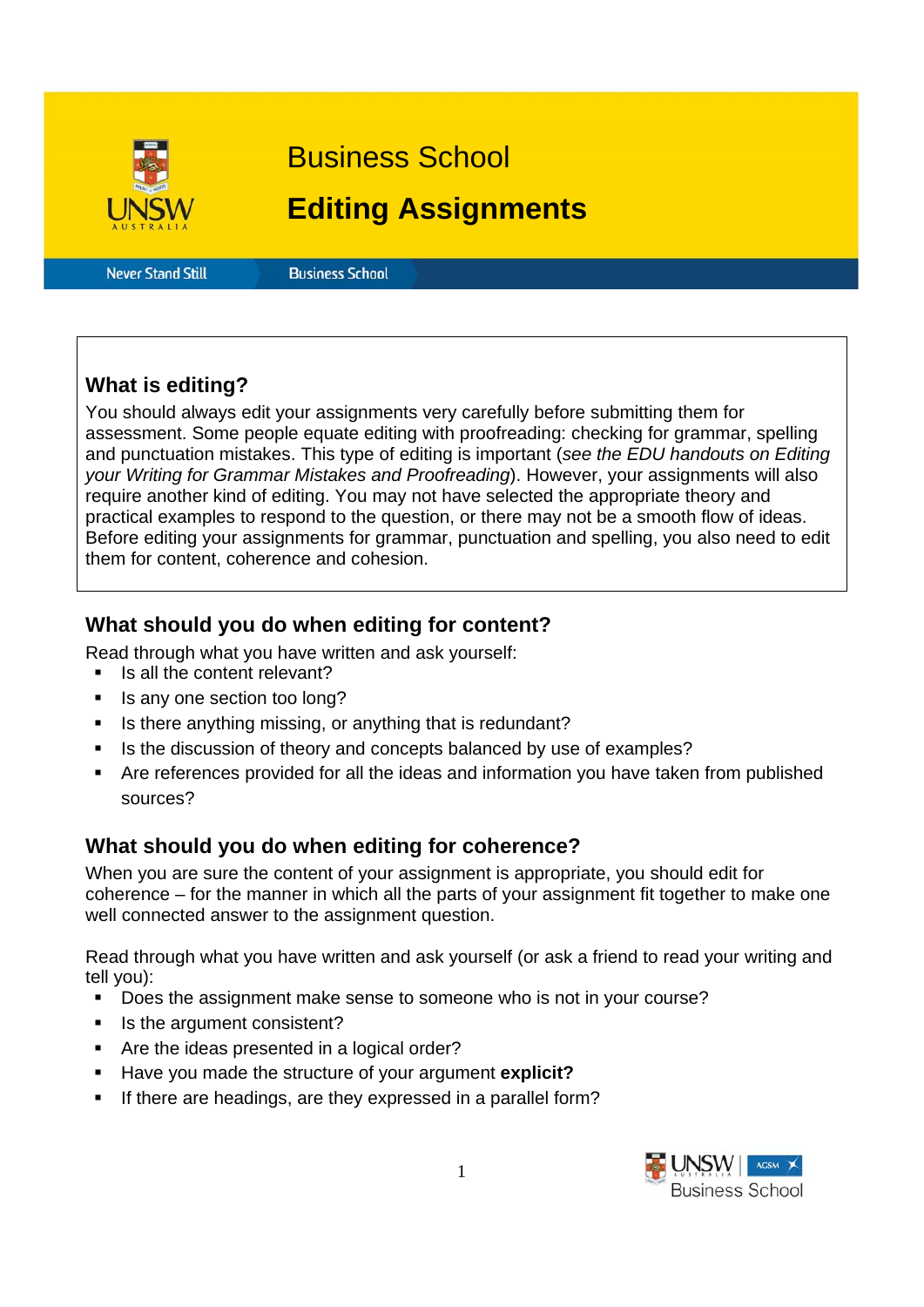- Does each paragraph have one idea and is it expressed clearly in a topic sentence?
- Are there phrases or sentences that provide a clear transition from one paragraph to the next? (It is often the case that the consistency of the argument is made clear in these transition phrases or sentences.)

# **What should you do when editing for cohesion?**

Coherence refers to the overall connectedness of the ideas in a piece of writing. Cohesion refers more specifically to connections between sentences. There are a number of ways in which you can create cohesion between sentences:

- **Transition from old information to new**
- **Summary words**
- Thematic consistency
- **Parallel constructions**
- $\blacksquare$  Lexical ties
- **Transition signals.**

### **Transition from old information to new**

Place known information at the beginning of each sentence and place new information at the end of each sentence. The new information that is placed at the end of the first sentence then becomes known information to be placed at the beginning of the next sentence.

*Example: From the moment you wake each morning to the moment you fall asleep again at night, your life is filled with choices. Your first choice is when to get up … (McTaggart, Findlay & Parkin 1999, p. 1.4).* 

#### **Summary words**

This also involves transition from old information to new, but instead of beginning the next sentence with the same or a similar word to the one with which the previous sentence ended, you begin the new sentence with a word that summarises several words in the previous sentence or the whole idea. The summary word is usually used together with a reference word such as "this" or "these"

> *Example: At any one point in time, there is a fixed amount of labour, land, capital, and entrepreneurship. These resources can be used to produce goods and services … (McTaggart et al. 1999, p. 2.4).*

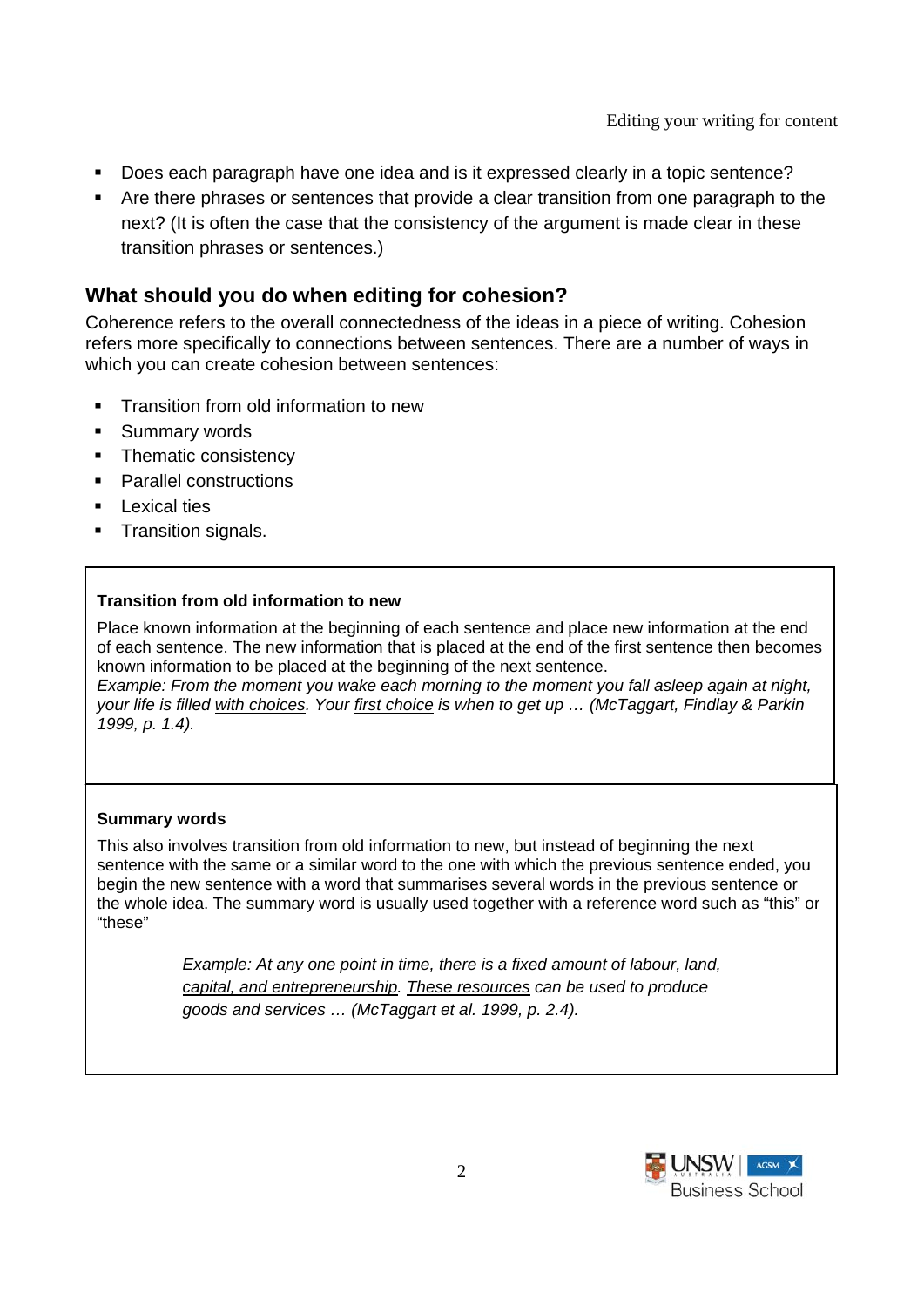### **Sentence Structure**

The theme of a sentence is the word or phrase that begins the sentence. If the sentence beginnings all relate to the main idea of the paragraph it is easier for the reader to focus on that idea.

*Example: Scarcity is not poverty. The poor and the rich both face scarcity. A child wants a 75 cent can of soft drink and a 50 cent chocolate bar but has only \$1 in her pocket. She experiences scarcity. Faced with scarcity, we must choose among the available alternatives (McTaggart et al. 1999, p. 1.4).* 

In this passage there are two related themes: one that relates to scarcity and one that relates to the people who experience it.

## **Parallel constructions**

If sentences in which the ideas are connected have similar patterns it is easier for the reader to see the relationship between the sentences.

*Example: In ordinary speech, the word 'market' means a place where people buy and sell goods such as fish, meat, fruits, and vegetables. In economics, a market has a more general meaning (McTaggart et al. 1999, p. 2.9).* 

### **Lexical ties**

The repetition of words or synonyms in a paragraph assists the reader to see the connection between the sentences.

*Example: Markets coordinate individual decisions through price adjustments. To see how, think about your local market for hamburgers. Suppose that too few hamburgers are available so that people who want to buy hamburgers are not able to do so. To make the choices of buyers and sellers compatible, buyers must scale down their appetites or more hamburgers must be offered for sale (or both must happen). A rise in the price of hamburgers produces this outcome. A higher price encourages producers to offer more hamburgers for sale. It also curbs the appetite for hamburgers and changes some lunch plans. Fewer people buy hamburgers, and more buy hot dogs. (McTaggart et al. 1999, p. 2.10).* 

In this paragraph there are many words that have to do with buying and selling: market, buy, sell, sale, buyers, sellers, and price. There is also another string of related words that have to do with decisions, choice and plans. In addition, there is a third string that connects with food: hamburgers, appetite, lunch, hot dogs.